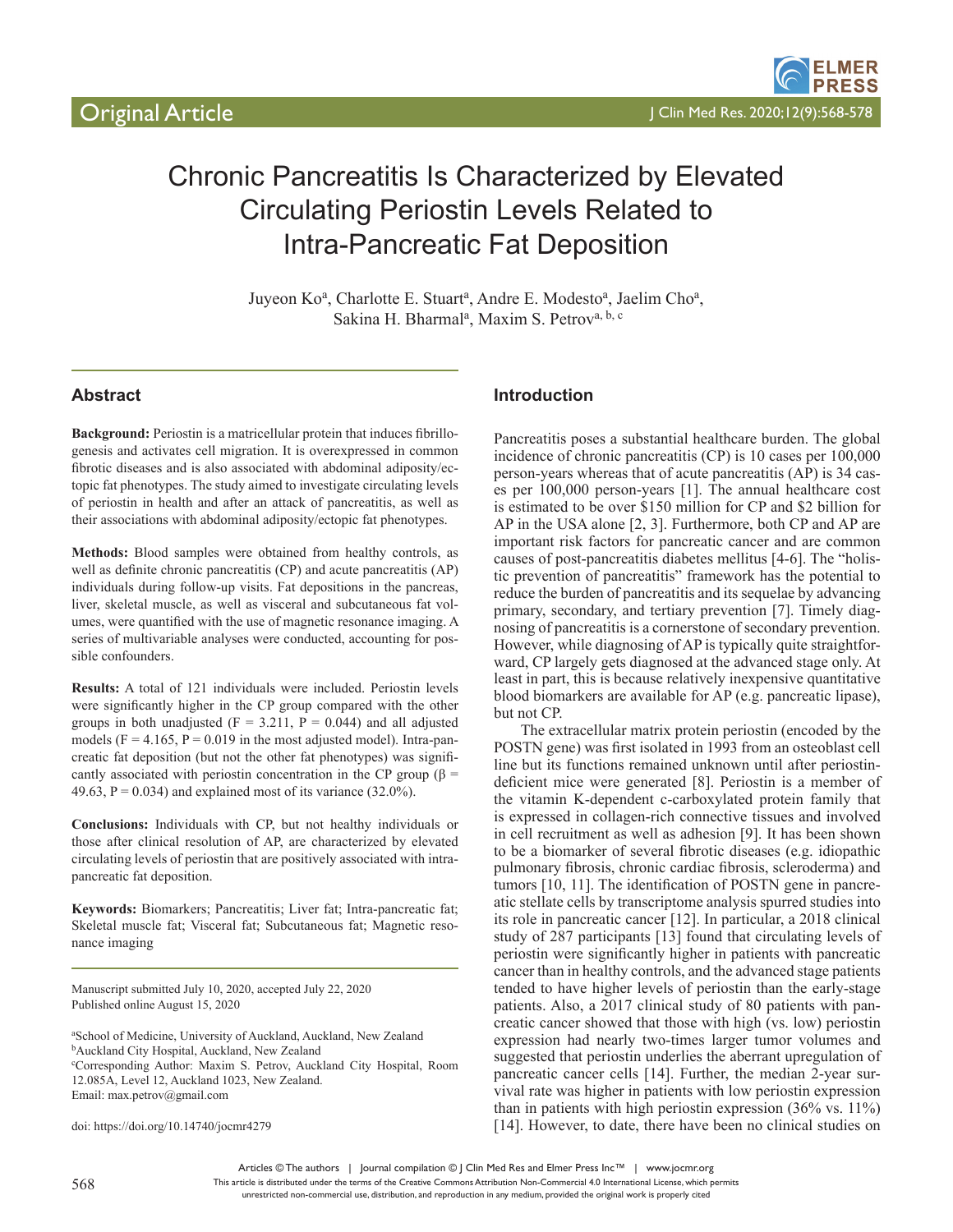periostin in the setting of pancreatitis - one of the most prominent risk factors for pancreatic cancer [15]. In wild-type mice, a 2016 study showed a strong POSTN expression in the acute inflammatory phase of AP, gradual reduction in the regeneration phase, and minimal expression in fully regenerated pancreatic tissue [16]. Further, a significant association between periostin expression and fatty replacement of the pancreas was observed in the gene knockout mice [16].

The primary aim was to compare plasma periostin levels between individuals with definite CP, individuals after AP, and healthy individuals. The secondary aim was to investigate the associations between plasma periostin levels and abdominal adiposity/ectopic fat phenotypes in the study groups.

## **Patients and Methods**

## **Eligibility criteria**

This study was a cross-sectional study nested into prospective cohort study as part of the Analytic moRphomics In pancrEatic diSeases (ARIES) project. Eighteen-year-old or older individuals with a primary diagnosis of AP or CP were recruited at hospital admission. The diagnosis of AP was established based on the presence of two of the following three criteria: serum lipase and/or amylase at least three times the upper limit of normal ranges; abdominal pain suggestive of AP; and characteristics of AP on imaging studies. The diagnosis of definite CP was established based on the presence of ductal or parenchymal calcifications on modern cross-sectional imaging and/ or Cambridge grade  $\geq$  3. The exclusion criteria were as follows: pancreatic cancer or premalignant lesions, any other malignancy, congenital anomalies of the pancreas, hereditary pancreatitis, cystic fibrosis, pancreatic lipomatosis or lipomatous pseudohypertrophy, post-endoscopic retrograde cholangiopancreatography pancreatitis, pancreatic trauma, interventions involving the pancreas (including surgical, endoscopic or radiologic), autoimmune pancreatitis, use of steroid therapy, pregnancy (at the time of pancreatitis or after), having metallic foreign body implantations, heart pacemakers, or other implanted electronic devices. Individuals with a confirmed attack of pancreatitis within 3 months prior to the study date were also excluded. In addition, healthy individuals aged  $\geq 18$  years were recruited. Individuals who had a personal or family history of diseases of the exocrine pancreas, diabetes, malignancy, celiac disease, cystic fibrosis, or symptoms of upper abdominal pain and nausea were excluded. The recruited individuals were confirmed not to have a history of acute infectious or inflammatory conditions requiring medical evaluation or treatment in the 6 months prior to recruitment. All participants provided written informed consent.

#### **Measurement of periostin**

Venous blood samples were obtained from each participant after at least 8 h of fasting to assess plasma periostin. These blood samples were centrifuged 4,000 g for 7.5 min at 4  $^{\circ}$ C;

plasma was separated into aliquots and stored at 80 °C until further use. Periostin concentration was measured in plasma using an enzyme-linked immunosorbent assay (Biomedica Gruppe, Vienna, Austria). The assay was well validated and used in previously published studies [17, 18]. The intra-assay coefficient of variation was 3%, and the inter-assay coefficient of variation was 6%. Results were expressed in pmol/L.

#### **Quantification of fat phenotypes**

#### *Imaging protocol*

Abdominal magnetic resonance imaging (MRI) for all participants was performed using 3.0 Tesla (T) MAGNETOM Skyra scanner (Siemens, Erlangen, Germany). During the MRI, participants lied down in supine position and were asked to hold their breath at end-expiration. Axial T1-weighted volumetric interpolated breath-hold examination Dixon sequence was applied with the following parameters: true form abdomen shim mode; field of view (FOV), 420 mm; base resolution, 320; time of echo (TE), 1.27 ms, 2.5 ms; time of repetition (TR), 3.85 ms; flip angle, 9°; pixel bandwidth, 920 Hz; and slice thickness, 5 mm. Intra-pancreatic fat, skeletal muscle fat, subcutaneous and visceral fat were quantified independently by two raters and average values of two independent MRI measurements were used for statistical analyses. Intra-class correlation coefficient (ICC) was used to evaluate the inter-rater reliability of measurements. ICC of  $\leq 0.5$ , 0.5 - 0.75, 0.75 - 0.9, and  $\geq 0.9$  was indicative of poor, moderate, good, and excellent inter-rater reliability, respectively [19]. Liver fat was quantified by one rater.

#### *Intra-pancreatic fat*

Intra-pancreatic fat deposition was measured using the "MRopsy" technique, as described in detail elsewhere [20]. In brief, two candidate slices with clear visualisation of the pancreas were selected from a series of abdominal scans. Three regions of interest were placed in the head, body, and tail region of the pancreas. In order to eliminate the potential inclusion of nonparenchymal tissues within the regions of interest, a thresholding range of 1-20% was applied [21]. Intra-pancreatic fat percentage was calculated as the average pancreatic fat fraction of both slices.

## *Liver fat*

Single-voxel spectroscopy was used and the voxel  $(20 \times 20)$  $\times$  20 mm) was positioned in the right lobe of the liver (away from the blood vessels and bile ducts and  $\geq 1$  cm away from the edge) [22]. Fifty acquisitions were recorded in a measuring time of 5 min, and automated abdominal shimming was performed with  $TR = 3,000$  ms and  $TE = 33$  ms. Both water-suppressed and non-water-suppressed spectra were taken in the same voxel, where the non-water-suppressed spectra served as the reference for fat quantification. The protocol was described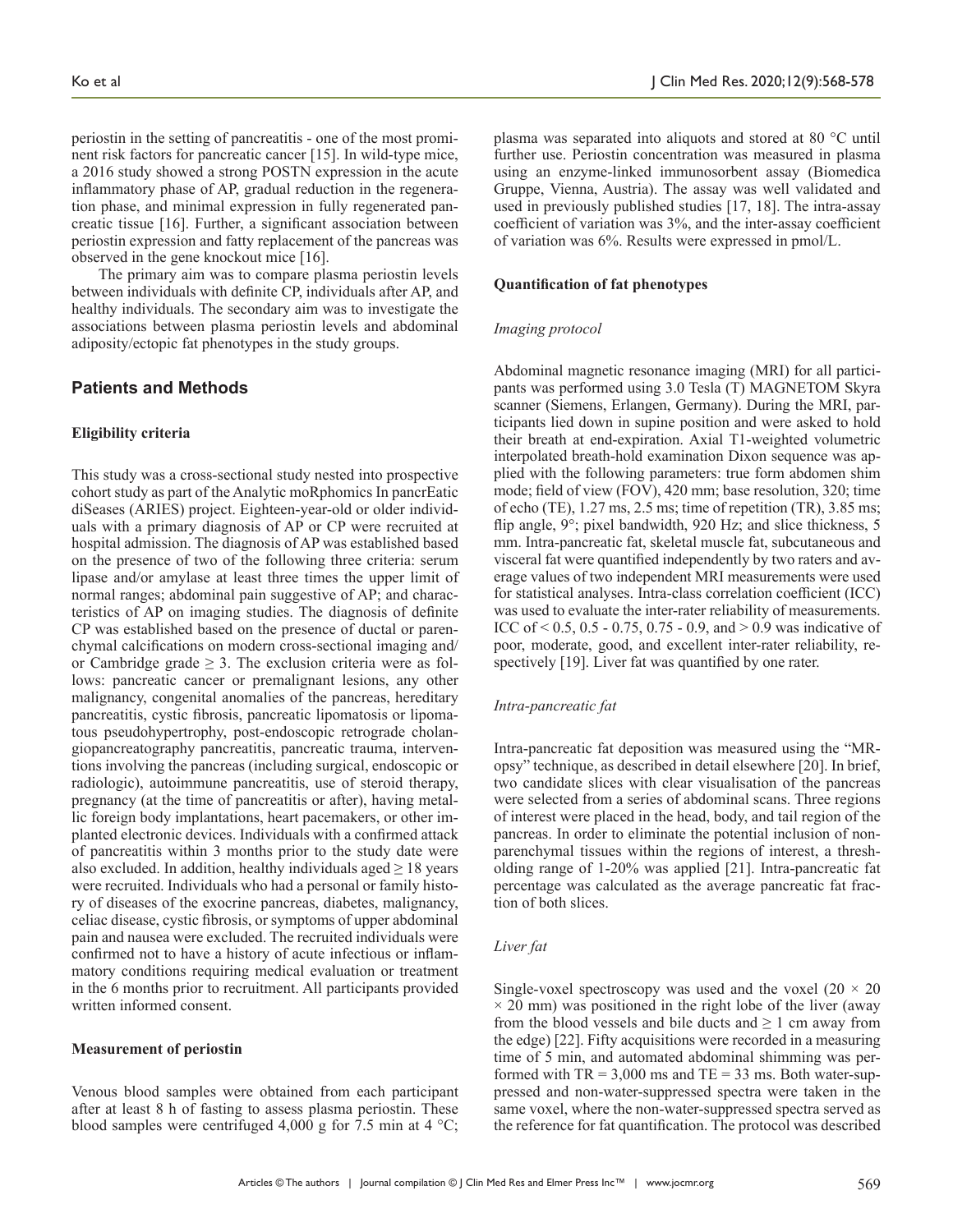in detail elsewhere [23].

## *Skeletal muscle fat*

Total muscle area and intra-muscular fat area of erector spinae muscles were measured using a single axial slice at the lower endplate of L3 vertebra [24]. Care was taken not to include extramuscular fat (i.e. beyond the fascial layer of the erector spinae muscles). The protocol was described in detail elsewhere [25].

#### *Subcutaneous and visceral fat*

Identical fat-phase images (L2 - L5) were used for segmentation of visceral and subcutaneous fat compartments [26]. Visceral fat volume and subcutaneous fat volume were quantified. The non-adipose tissue, soft organs, and blood vessels were excluded from the measurement of visceral fat. The protocol was described in detail elsewhere [27].

## **Covariates**

Tertiary referral medical laboratory located at Auckland City Hospital measured lipid profile, which included triglycerides, total cholesterol, high-density lipoprotein (HDL)-cholesterol, and low-density lipoprotein (LDL)-cholesterol. The same laboratory measured glycated hemoglobin (HbA1c), using the boronate affinity chromatography assay (Trinity Biotech, Wicklow, Ireland) that is certified by the National Glycohaemoglobin Standardisation Program (NGSP) and standardized to the Diabetes Control and Complications Trial reference assay. Fasting plasma glucose was measured using an enzymatic colorimetric assay (F. Hoffmann-La Roche Ltd, Basel, Switzerland) and fasting insulin using chemiluminescence sandwich immunoassay (Roche Diagnostics NZ Ltd, Auckland, New Zealand). To derive homeostatic model assessment of insulin resistance (HOMA-IR) and ß-cell function (HOMA-β), fasting plasma glucose (mmol/L) and fasting insulin (pmol/L) measures were entered into the validated HOMA2 calculator (HOMA2 v2.2.3; Diabetes Trials Unit, University of Oxford, Oxford, UK) [28]. The active form of pancreatic amylase was measured in plasma using the Reflotron<sup>®</sup> Plus reflectance photometer (Roche<sup>®</sup>, Basel, Switzerland). Results were expressed in U/L.

A standardized questionnaire was administered at the time of MRI [23]. Participants were asked: "Have you ever smoked cigarettes?" If the answer was "yes", they were classified as ever-smokers; otherwise they were classified as never-smokers. For information on alcohol consumption, participants were asked: "At the heaviest level, how many drinks would you have on a typical drinking day?" The response to this question was used to determine alcohol consumption in the study group.

## **Statistical analyses**

All analyses were performed using SPSS for Windows Version

25 (SPSS Inc., Chicago, IL, USA). A two-sided  $P < 0.05$  was deemed to be statistically significant. To examine the differences in periostin levels between the three groups (CP, AP, and healthy individuals), one-way analysis of variance (ANOVA) and one-way analysis of covariance (ANCOVA) were conducted. ANCOVA enabled to reduce within-group variance while adjusting for covariates. The following five models were constructed: 1) Unadjusted; 2) Adjusted for age and sex; 3) Adjusted for age, sex, body mass index, and triglycerides; 4) Adjusted for age, sex, body mass index, triglycerides, and HbA1c; and 5) Adjusted for age, sex, body mass index, and triglycerides, HbA1c, alcohol consumption, and smoking status. The Fisher's least significant difference method was used for *post hoc* pairwise comparisons. The same approach was used to investigate the differences in fat phenotypes between the three groups.

To investigate the associations between periostin levels and the five fat phenotypes in each study group, linear regression analysis was conducted. In this analysis, each abdominal fat phenotype was treated as an independent variable and periostin levels were treated as the dependent variable. In addition, the relative importance of each fat phenotype in explaining the variance of periostin levels was assessed in each study group. Using the "relaimpo" package (Gromping, 2006) in R Studio (version 3.6.1), a multivariable linear regression model was constructed in each study group, including the five fat phenotypes as independent variables and periostin levels as the dependent variable [29]. The resulting individual  $\mathbb{R}^2$  values of all the independent variables were obtained and plotted.

This study was approved by the Health and Disability Ethics Committee (13/STH/182) and was conducted in compliance with the ethical standards of the responsible institution on human subjects as well as with the Helsinki Declaration.

## **Results**

#### **Periostin in the study groups**

A total of 121 individuals were included. Their characteristics are presented in Table 1. The levels of periostin were 491.2  $\pm$  142.6 pmol/L, 363.4  $\pm$  149.7 pmol/L, and 359.0  $\pm$  143.7 pmol/L in the CP group, AP group, and healthy control group, respectively (Fig. 1). The difference between the groups was statistically significant in the unadjusted analysis  $(F = 3.211,$  $P = 0.044$ ). Further, it remained significant in all the adjusted models (F = 3.486, P = 0.034 in model 2; F = 3.693, P = 0.028 in model 3; F = 3.556, P = 0.032 in model 4; F = 4.165, P = 0.019 in model 5).

The levels of periostin were significantly higher by 127.8 pmol/L in the CP group compared with the AP group. The difference between the groups was statistically significant in both the unadjusted ( $P = 0.015$ ) and all the adjusted models ( $P =$ 0.012 in model 2;  $P = 0.014$  in model 3;  $P = 0.02$  in model 4; P  $= 0.019$  in model 5).

The levels of periostin were significantly higher by 132.2 pmol/L in the CP group compared with the healthy control group. The difference between the groups was statistically significant in both the unadjusted ( $P = 0.017$ ) and all the adjusted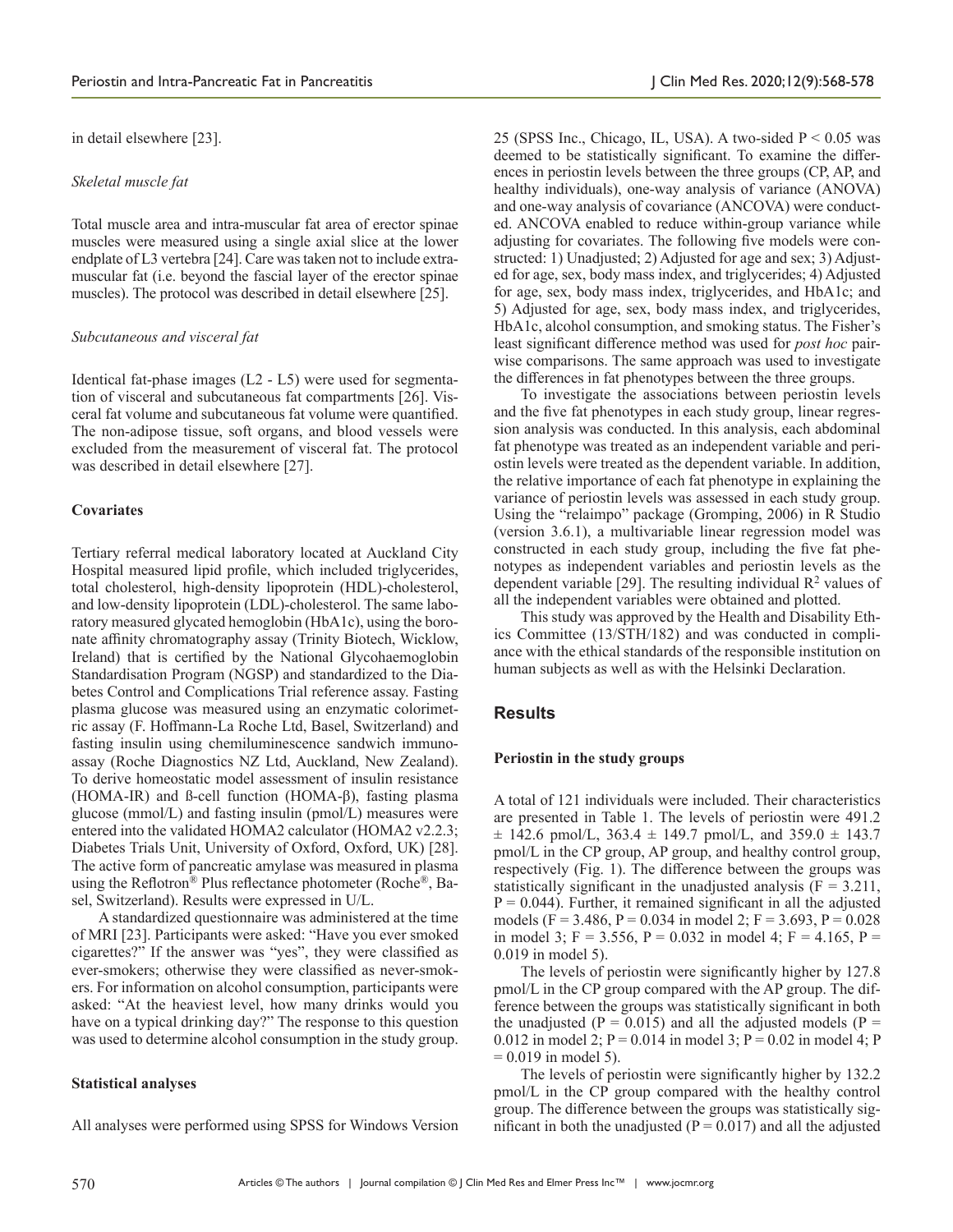|                                | Healthy controls $(n = 37)$ | Acute pancreatitis $(n = 75)$ | Chronic pancreatitis $(n = 9)$ | Pa           |
|--------------------------------|-----------------------------|-------------------------------|--------------------------------|--------------|
| Age (years)                    | $48.6 \pm 17.4$             | $53.7 \pm 14.8$               | $54.3 \pm 9.9$                 | 0.229        |
| Men, $n$ $\%$ )                | 18(28.6)                    | 51(68.0)                      | 7(77.8)                        | 0.086        |
| Body mass index $(kg/m2)$      | $25.6 \pm 5.4$              | $29.5 \pm 6.4$                | $27.6 \pm 5.5$                 | $0.006*$     |
| Triglycerides (mmol/L)         | $1.2 \pm 0.8$               | $2.3 \pm 3.1$                 | $2.2 \pm 1.5$                  | $0.001*$     |
| Total cholesterol (mmol/L)     | $4.6 \pm 1.2$               | $4.8 \pm 1.3$                 | $5.1 \pm 1.1$                  | 0.459        |
| HDL cholesterol (mmol/L)       | $1.3 \pm 0.5$               | $1.3 \pm 0.4$                 | $1.5 \pm 0.6$                  | 0.353        |
| $LDL$ cholesterol (mmol/ $L$ ) | $2.8 \pm 0.9$               | $2.6 \pm 1.0$                 | $2.5 \pm 1.0$                  | 0.611        |
| $HbA1c$ (mmol/mol)             | $33.1 \pm 3.2$              | $40.5 \pm 11.2$               | $45.7 \pm 12.9$                | ${}< 0.001*$ |
| Insulin $(mIU/L)$              | $11.8 \pm 8.0$              | $16.8 \pm 35.6$               | $15.8 \pm 14.1$                | 0.707        |
| $HOMA-IR$ (mIU/L·mmol/L)       | $2.6 \pm 2.0$               | $4.4 \pm 8.2$                 | $5.7 \pm 4.9$                  | 0.132        |
| $HOMA-\beta$ (mIU/L·mmol/L)    | $50.1 \pm 30.4$             | $55.3 \pm 143.6$              | $37.4 \pm 35.9$                | 0.353        |
| Pancreatic amylase (U/L)       | $29.0 \pm 16.0$             | $26.8 \pm 17.3$               | $23.4 \pm 8.5$                 | 0.517        |
| Ever-smokers, $n$ $(\%)$       | 18(48.6)                    | 66 (88.0)                     | 7(77.8)                        | 0.109        |
| Alcohol consumption $(g/week)$ | $54.8 \pm 69.4$             | $112.1 \pm 195.7$             | $312.1 \pm 298.6$              | $0.002*$     |

**Table 1.** Characteristics of the Study Groups

Data are presented as mean ± standard deviation or percentage. Triglycerides, total cholesterol, HDL cholesterol, LDL cholesterol, insulin, HOMA-IR, HOMA-ß, and pancreatic amylase data were log-transformed. <sup>a</sup>P values were from one-way ANOVA. \*Statistically significant values (P less than 0.05). HDL: high-density lipoprotein; LDL: low-density lipoprotein; HbA1c: hemoglobin A1c; HOMA-ß: homeostatic model assessment of ß-cell function; HOMA-IR: homeostatic model assessment of insulin resistance; ANOVA: analysis of variance.

models (P = 0.014 in model 2; P = 0.028 in model 3; P = 0.01 in model 4;  $P = 0.005$  in model 5).

The levels of periostin were higher by 4.4 pmol/L in the AP group compared with healthy control group. There was no statistically significant difference between the groups.

## **Fat phenotypes in the study groups**

The ICC (95% confidence interval (CI)) for the measurements of intra-pancreatic fat was 0.966 (0.952 - 0.975), skeletal muscle fat 0.985 (0.979 - 0.989), visceral fat 0.997 (0.995 - 0.998), and subcutaneous fat 0.997 (0.996 - 0.998).

The intra-pancreatic fat percentage was  $10.8 \pm 1.9\%$ ,  $9.4 \pm 1.9\%$ 1.74%, and  $7.9 \pm 2.1\%$  in the CP group, AP group, and healthy control group, respectively. The difference between the three



**Figure 1.** Periostin levels in the study groups. Bars represent mean values whereas whiskers represent two standard deviations.

groups was statistically significant in both the unadjusted ( $P \leq$ 0.001) and all the adjusted models ( $P = 0.001$  in model 2;  $P =$ 0.008 in model 3;  $P = 0.010$  in model 4;  $P = 0.037$  in model 5).

The liver fat percentage was  $9.4 \pm 7.6\%$ ,  $10.0 \pm 10.2\%$ , and  $8.5 \pm 7.0\%$  in the CP group, AP group, and healthy control group, respectively. The difference between the three groups was not statistically significant in all the models.

The skeletal muscle fat percentage was  $17.0 \pm 5.5\%,$  $15.7 \pm 6.9\%$ , and  $14.1 \pm 6.4\%$  in the CP group, AP group, and healthy control group, respectively. The difference between the three groups was not statistically significant in all the models.

The visceral fat volume was  $2,682.3 \pm 1,199.9 \text{ cm}^3, 2,110.0$  $\pm$  1,128.4 cm<sup>3</sup>, and 1,118.4  $\pm$  755.9 cm<sup>3</sup> in the CP group, AP group, and healthy control group, respectively. The difference between the three groups was statistically significant in both the unadjusted ( $P < 0.001$ ) and all the adjusted models ( $P <$ 0.001 in model 2;  $P = 0.011$  in model 3;  $P = 0.009$  in model 4;  $P = 0.020$  in model 5).

The subcutaneous fat volume was  $2,815.6 \pm 1,545.9$  cm<sup>3</sup>,  $3,114.7 \pm 1,426.2$  cm<sup>3</sup>, and  $2,551.9 \pm 1,363.5$  cm<sup>3</sup> in the CP group, AP group, and healthy control group, respectively. The difference between the three groups was statistically significant in the sex- and age-adjusted model (i.e. model 2) only (P  $= 0.011$ .

Results of all the pairwise comparisons between the study groups are presented in Table 2.

## **Associations between periostin and fat phenotypes in the study groups**

In the CP group, intra-pancreatic fat percentage was positively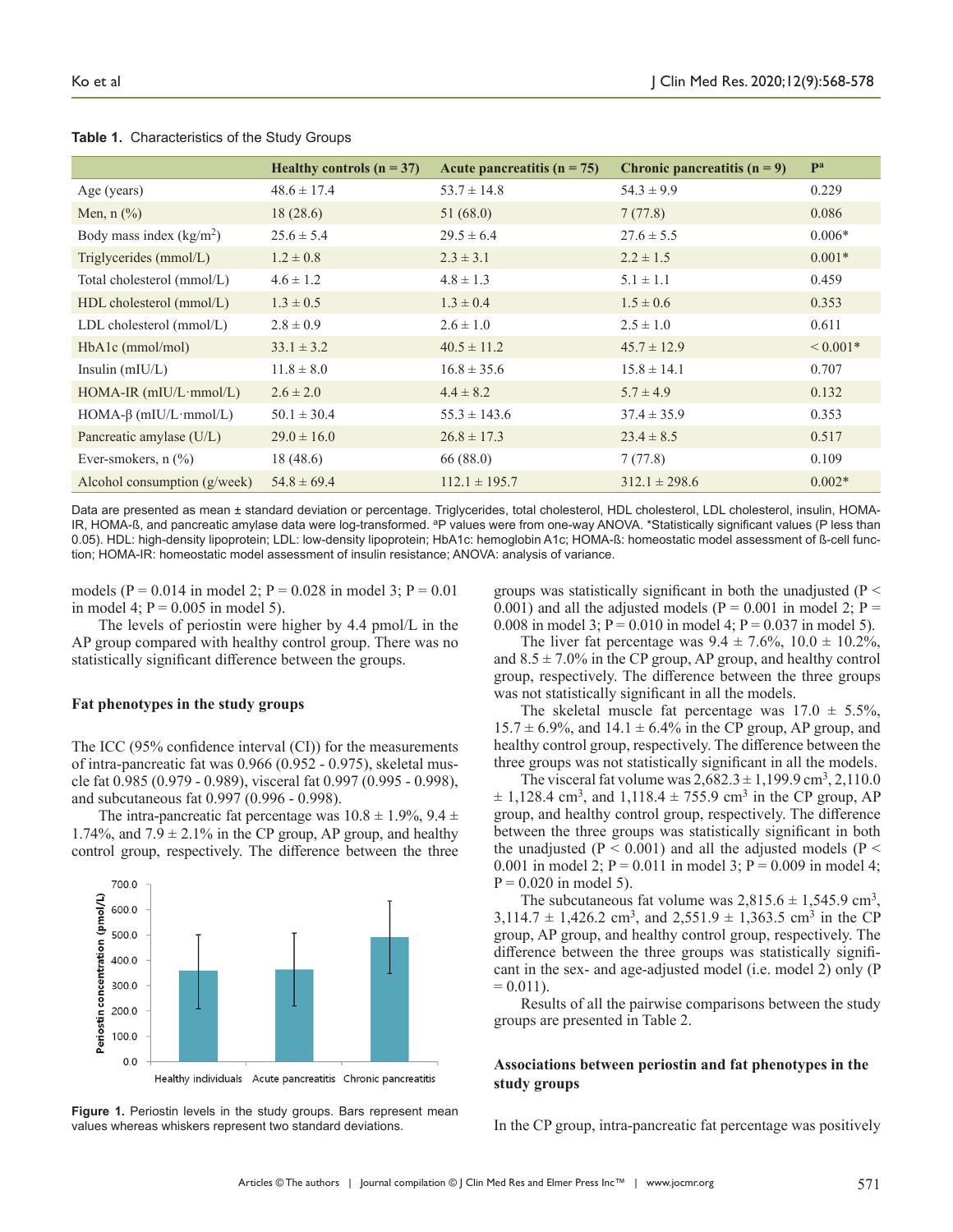| <b>Fat phenotype</b>     | <b>Overalla</b> | Chronic pancreatitis vs.<br>acute pancreatitis <sup>b</sup> | <b>Chronic pancreatitis</b><br>vs. healthy controlsb | Acute pancreatitis vs.<br>healthy controlsb |
|--------------------------|-----------------|-------------------------------------------------------------|------------------------------------------------------|---------------------------------------------|
| Intra-pancreatic fat (%) |                 |                                                             |                                                      |                                             |
| Model 1                  | ${}< 0.001*$    | 0.050                                                       | ${}< 0.001*$                                         | $0.001*$                                    |
| Model 2                  | $0.001*$        | 0.053                                                       | $0.001*$                                             | $0.004*$                                    |
| Model 3                  | $0.008*$        | $0.021*$                                                    | $0.002*$                                             | 0.104                                       |
| Model 4                  | $0.010*$        | $0.021*$                                                    | $0.002*$                                             | 0.102                                       |
| Model 5                  | $0.037*$        | $0.034*$                                                    | $0.011*$                                             | 0.248                                       |
| Liver fat $(\% )$        |                 |                                                             |                                                      |                                             |
| Model 1                  | 0.687           | 0.858                                                       | 0.795                                                | 0.388                                       |
| Model 2                  | 0.756           | 0.822                                                       | 0.872                                                | 0.462                                       |
| Model 3                  | 0.759           | 0.133                                                       | 0.036                                                | 0.166                                       |
| Model 4                  | 0.708           | 0.759                                                       | 0.883                                                | 0.421                                       |
| Model 5                  | 0.553           | 0.931                                                       | 0.504                                                | 0.287                                       |
| Skeletal muscle fat (%)  |                 |                                                             |                                                      |                                             |
| Model 1                  | 0.314           | 0.572                                                       | 0.228                                                | 0.190                                       |
| Model 2                  | 0.381           | 0.396                                                       | 0.196                                                | 0.327                                       |
| Model 3                  | 0.081           | 0.169                                                       | 0.034                                                | 0.117                                       |
| Model 4                  | 0.058           | 0.182                                                       | 0.028                                                | 0.069                                       |
| Model 5                  | 0.107           | 0.262                                                       | 0.052                                                | 0.097                                       |
| Visceral fat $(cm3)$     |                 |                                                             |                                                      |                                             |
| Model 1                  | ${}< 0.001*$    | 0.101                                                       | ${}< 0.001*$                                         | ${}< 0.001*$                                |
| Model 2                  | ${}< 0.001*$    | 0.163                                                       | $0.001*$                                             | ${}< 0.001*$                                |
| Model 3                  | $0.011*$        | 0.027                                                       | $0.003*$                                             | 0.083                                       |
| Model 4                  | $0.009*$        | $0.001*$                                                    | ${}< 0.001*$                                         | $0.035*$                                    |
| Model 5                  | $0.020*$        | $0.033*$                                                    | $0.005*$                                             | 0.107                                       |
| Subcutaneous fat $(cm3)$ |                 |                                                             |                                                      |                                             |
| Model 1                  | 0.090           | 0.524                                                       | 0.598                                                | $0.030*$                                    |
| Model 2                  | $0.011*$        | 0.695                                                       | 0.220                                                | $0.003*$                                    |
| Model 3                  | 0.447           | 0.680                                                       | 0.213                                                | 0.759                                       |
| Model 4                  | 0.272           | 0.909                                                       | 0.108                                                | 0.432                                       |
| Model 5                  | 0.118           | 0.105                                                       | $0.041*$                                             | 0.072                                       |

**Table 2.** Significance of the Differences in Abdominal Fat Phenotypes Between the Study Groups

Data are presented as P values. Model 2: adjusted for age and sex; Model 3: adjusted for age, sex, body mass index, and triglycerides; Model 4: adjusted for age, sex, body mass index, triglycerides, and HbA1c; Model 5: adjusted for age, sex, body mass index, triglycerides, HbA1c, alcohol consumption, and smoking status. <sup>a</sup>Overall P values were from one-way ANOVA in model 1 (unadjusted) and one-way ANCOVA in models 2 - 5 (adjusted as described above). <sup>b</sup>Fisher's least significant difference method was used. \*Statistically significant values (P less than 0.05). HbA1c: hemoglobin A1c; ANOVA: analysis of variance; ANCOVA: analysis of covariance.

associated with periostin levels ( $\beta$  = 49.627, P = 0.034) (Table 3). The other abdominal fat phenotypes were not significantly associated with periostin levels. Out of the fat phenotypes studied, the variance in periostin levels was most explained by intra-pancreatic fat percentage ( $R^2 = 32.0\%$ ), followed by skeletal muscle fat percentage ( $\bar{R}^2 = 15.1\%$ ), subcutaneous fat volume ( $R^2 = 13.0\%$ ), visceral fat volume ( $R^2 = 7.3\%$ ), and liver fat percentage  $(R^2 = 6.6\%)$  (Fig. 2a).

In the AP group, none of the associations between fat phenotypes and periostin levels were significant (Table 3). Out of

the fat phenotypes studied, the variance in periostin levels was most explained by visceral fat volume ( $R^2 = 1.2\%$ ), followed by liver fat percentage ( $\mathbb{R}^2 = 0.2\%$ ), intra-pancreatic fat percentage ( $R^2 = 0.2\%$ ). Subcutaneous fat volume and skeletal muscle fat percentage did not explain the variance in periostin levels (Fig. 2b).

In the healthy control group, none of the associations between abdominal fat phenotypes and periostin levels were significant (Table 3). Out of the abdominal fat phenotypes studied, the variance in periostin levels was best explained by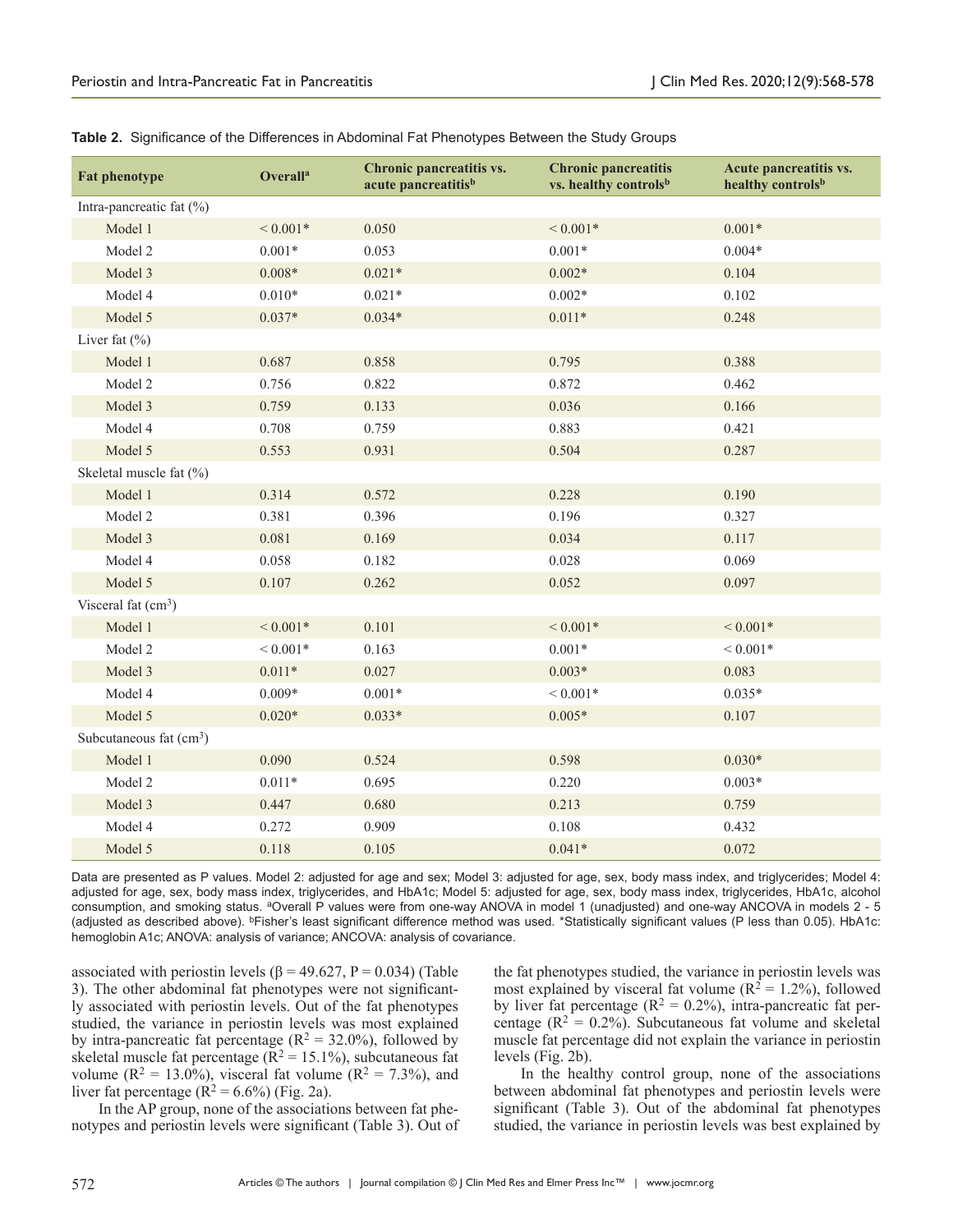| <b>Fat phenotype</b>        | <b>Healthy controls</b> |           | <b>Acute pancreatitis</b> |          | <b>Chronic pancreatitis</b> |       |          |           |          |
|-----------------------------|-------------------------|-----------|---------------------------|----------|-----------------------------|-------|----------|-----------|----------|
|                             |                         | <b>SE</b> | P                         | $\beta$  | <b>SE</b>                   | P     | ß        | <b>SE</b> | D        |
| Intra-pancreatic fat $(\%)$ | $-14.491$               | 12.205    | 0.244                     | $-0.012$ | 9.549                       | 0.999 | 49.627   | 18.875    | $0.034*$ |
| Liver fat $(\% )$           | $-0.195$                | 3.523     | 0.956                     | $-0.417$ | 1.698                       | 0.807 | $-6.517$ | 7.564     | 0.422    |
| Skeletal muscle fat $(\%)$  | 5.924                   | 3.582     | 0.107                     | $-0.046$ | 2.816                       | 0.987 | 12.328   | 8.619     | 1.430    |
| Visceral fat $(cm3)$        | $-0.020$                | 0.018     | 0.522                     | 0.001    | 0.012                       | 0.342 | 0.050    | 0.029     | 0.308    |
| Subcutaneous fat $(cm3)$    | $-0.004$                | 0.030     | 0.840                     | 0.015    | 0.016                       | 0.923 | 0.044    | 0.030     | 0.123    |

**Table 3.** Associations Between Abdominal Fat Phenotypes and Periostin Levels

Data are presented as β coefficients, standard errors, and P values (from linear regression). \*Statistically significant values (P less than 0.05). SE: standard errors.

skeletal muscle fat percentage ( $R^2 = 9.3\%$ ), followed by intrapancreatic fat percentage ( $R^2 = 5.7\%$ ), visceral fat volume ( $R^2$ )  $= 1.2\%$ ), subcutaneous fat volume (R<sup>2</sup> = 1.1%), and liver fat percentage  $(R^2 = 0.1\%)$  (Fig. 2c).

## **Discussion**

This was the first study to comprehensively investigate five abdominal adiposity/ectopic fat phenotypes (derived from MRI) in relation to periostin levels and to examine the relative importance of fat depositions in the pancreas, liver, skeletal muscle, visceral and subcutaneous fat in health and pancreatitis. The main finding was that individuals in the CP group have significantly higher plasma periostin levels than individuals in the AP group and the healthy control group. Further, in the CP group (but not in the other study groups), intra-pancreatic fat deposition (IPFD) was significantly positively associated with periostin levels. The relative importance analyses revealed that the five abdominal adiposity/ectopic fat phenotypes altogether explained 74% of the variance in plasma periostin levels of individuals with CP, whereas only 18% of the variance was explained in healthy individuals.

Periostin is one of the most specific products of activated myofibroblasts. Its expression is low in healthy tissues but it is over-expressed in damaged tissues (e.g. heart valves, lungs, tendons, ligaments, and the cornea) [30]. It is also associated with fat phenotypes, though this aspect is just beginning to be investigated. Recent studies in both animal and human models have shown that elevated circulating levels of periostin are positively correlated with excess adiposity (defined based on body mass index (BMI)), dyslipidemia, and chronic inflammation [31-34]. Macrophages in visceral adipose tissue are responsible for periostin production in obesity, possibly due to hypoxia [31]. In an obese mouse model, Lu et al [32] found that the overexpression of periostin in the liver induced hepatic steatosis and hyperglycemia through c-Jun N-terminal kinase (JNK)-mediated suppression of fatty acid oxidation in the liver. This finding was in line with a genetic knockout of periostin mice study showing lower levels of structural formation and fibrosis in adipose tissues and protection from liver steatosis [31]. Moreover, mice deficient of periostin in their hematopoietic cells had lower inflammation in adipose tissue, in parallel with a reduction in ectopic lipid accumulation, compared with wild-type mice controls [31]. A study of 161 obese (as defined by BMI  $\geq$  25 kg/m<sup>2</sup>) and type 2 diabetes mellitus individuals showed that individuals with obesity had significantly higher levels of periostin compared with normal-weight individuals [33]. Several studies have suggested the association of increased periostin levels with excess adiposity [31- 34]. However, the existing literature is mainly limited to an investigation of either general adiposity (based on BMI [33]) or a particular fat depot (e.g. liver fat [32, 35]), and the role of periostin in abdominal adiposity/ectopic fat phenotypes of individuals with pancreatitis has never been studied holistically.

For the first time, the present study investigated the associations of abdominal adiposity/ectopic fat phenotypes with circulating levels of periostin in the setting of pancreatitis. Intra-pancreatic fat and visceral fat (but not subcutaneous fat or liver fat or skeletal muscle fat) were significantly higher in individuals with CP in comparison with healthy individuals, in both unadjusted and adjusted models. However, only intra-pancreatic fat (but not visceral fat) showed a significant positive association with periostin levels in the CP group. In this group, of the studied abdominal adiposity/ectopic fat phenotypes, intra-pancreatic fat contributed most to the variance in plasma periostin  $(R^2)$  $= 32.0\%$ ). By contrast, there was a relatively small contribution of intra-pancreatic fat ( $R^2 = 5.7%$ ) to the variance in plasma periostin in the healthy control group. It is therefore likely that the underlying overexpression of periostin is involved in the pathophysiology of IPFD in individuals with CP. Although the pathophysiology of IPFD in individuals with pancreatitis has been poorly investigated, it is likely that adipocytes in the pancreas affect the functions of acinar and islet cells [36, 37]. One possible mechanism of IPFD in individuals with CP is related to changes in cellular identity within the pancreas [38, 39]. A 2019 clinical study investigating the possible involvement of inflammation in pancreatic β-cell dedifferentiation in individuals with CP (independent of diabetes mellitus) showed that 10% of β-cells lose their identity and mature/differentiated phenotype and regress to a precursor-like dedifferentiated state due to chronic inflammation [40]. Importantly, both human and animal studies found that IPFD may contribute to β-cell lipotoxicity and lipoapoptosis, with consequent loss of function [41]. Another emerging evidence indicates that acinar-to-adipocyte transdifferentiation (another type of cellular identity changes) can be a major contributor to fatty replacement of the pancreas. Given that CP is characterized by recurrent insults to the pan-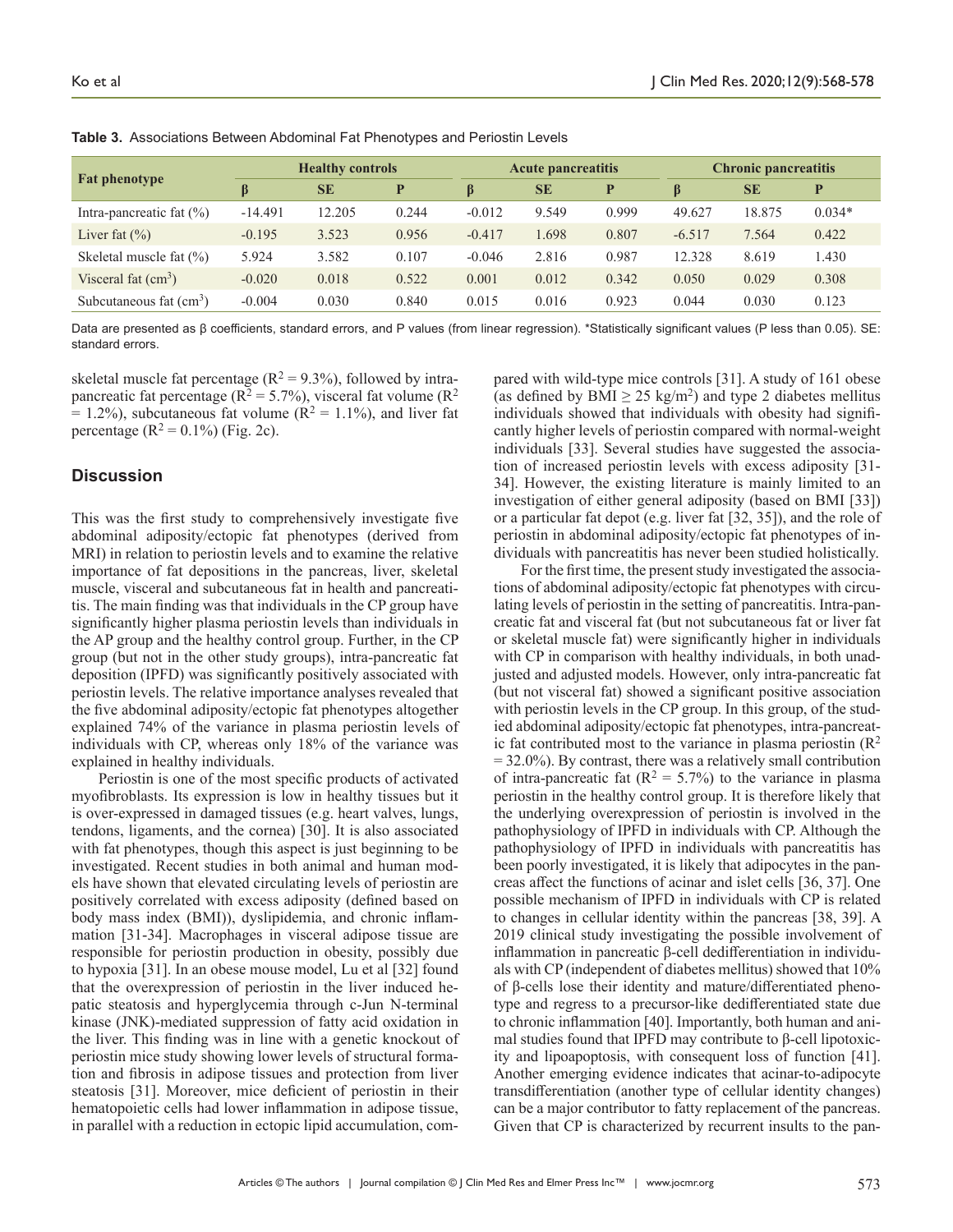

**Figure 2.** Relative contributions of the studied fat phenotypes to circulating periostin levels in individuals with chronic pancreatitis (a), individuals after acute pancreatitis (b), and healthy individuals (c). Data are presented as percentages of corresponding fat phenotypes that explain the variance of periostin.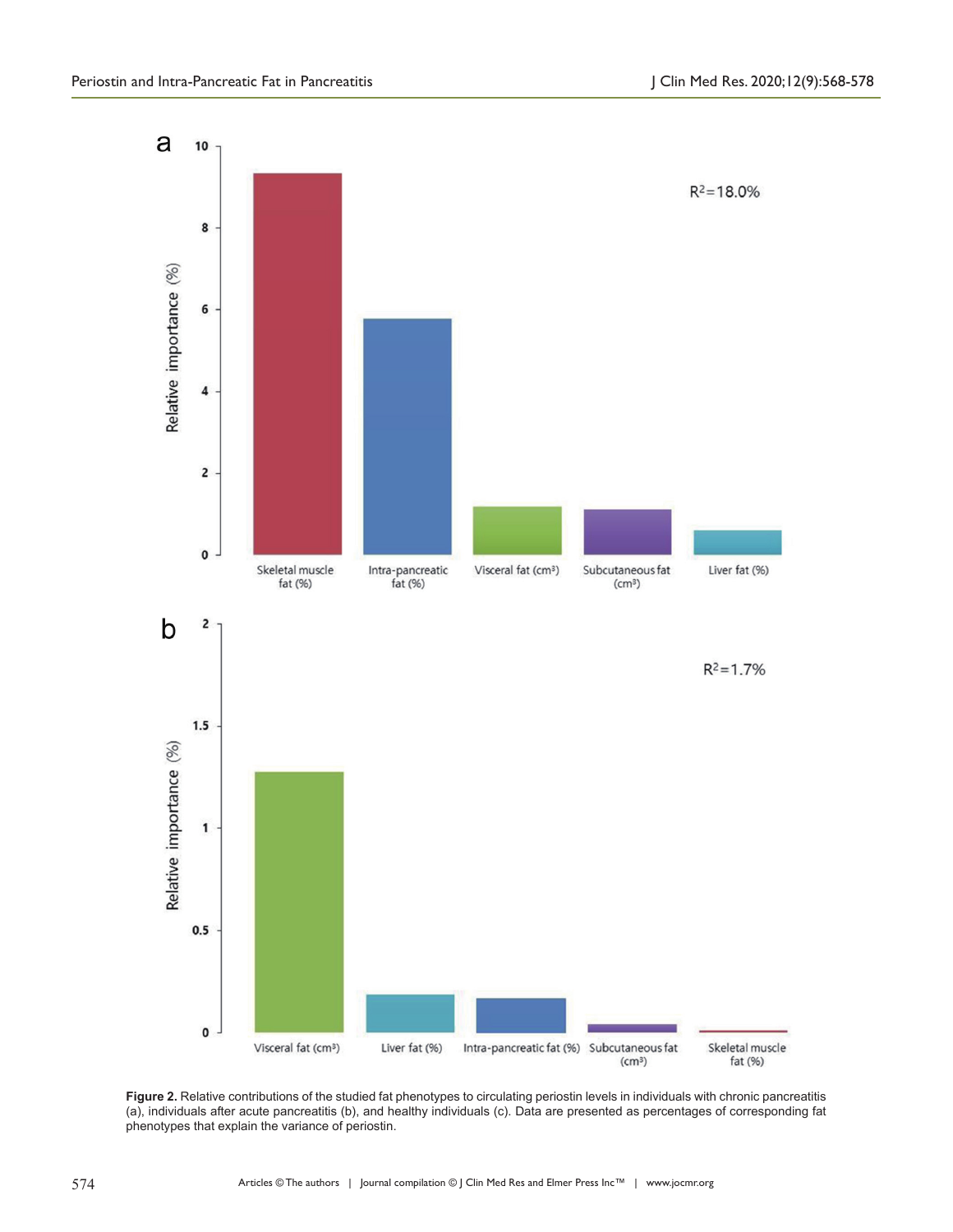

**Figure 2.** Relative contributions of the studied fat phenotypes to circulating periostin levels in individuals with chronic pancreatitis (a), individuals after acute pancreatitis (b), and healthy individuals (c). Data are presented as percentages of corresponding fat phenotypes that explain the variance of periostin. - *(continued)*

creas, the resulting inflammation may predispose to changes in cellular identity within the pancreas [42-46]. Another possible mechanism of IPFD in individuals with CP is related to upregulation of peroxisome proliferator-activated receptor gamma (PPAR-γ), which is a promotor of the key adipogenesis regulator [31]. Binding of PPAR-γ with Gata6 (a transcription factor) represses adipogenesis in the normal pancreas. A 2013 study showed that Gata6 inactivation leads to massive acinar loss and replacement by fat, including acinar-to-adipocyte transdifferentiation (the epithelial origin of which was confirmed by lineage tracing) [47]. Further, in Gata6-deficient mice, increased expression of PPAR-γ and the lipid droplet perilipin were observed, indicating that some adipocytes have an epithelial origin [47]. In vivo, PPAR-γ overexpression was found together with macrophages in adipose tissue that were responsible for the periostin secretion in excessive fat accumulation [31]. Based on the above arguments, it appears that elevated levels of periostin in individuals with CP reflect acinar cell atrophy and subsequent fatty replacement of the pancreas (possibly arising from dysfunction of the insulo-acinar axis characterized by β-cell dysfunction, death, and dedifferentiation and/or PPAR overexpression). Carefully designed mechanistic studies are now warranted to further elucidate the intricate relationship between periostin, IPFD, and CP.

Several limitations of the study need to be acknowledged. First, the cross-sectional design did not allow inference as to whether the elevation of periostin levels is a consequence of IPFD or one of the factors causing it. However, all published studies investigating the relationship between IPFD and its biomarkers had a cross-sectional design. A prospective longitudinal study focusing on changes in IPFD and periostin over time is now warranted to provide novel insights into the interplay between inflammation of the pancreas and IPFD. Second, our single-center study included a rather limited number of CP individuals during the prespecified time-frame, in line with the relatively low incidence of CP [1, 7]. The study also had the strict eligibility criteria: only individuals with definite CP were included. The results of the present study should be viewed as hypothesis-generating. Future multi-center investigations will benefit from the pilot data presented here. Third, detailed data on some lifestyle factors (e.g. physical activity, energy intake) that might have affected the studied abdominal adiposity/ectopic fat phenotypes were not studied. However, all individuals included in the study were non-athletic and did not report any sudden weight gain or weight loss. Fourth, given that CP itself is a risk factor for the development of pancreatic cancer and taken into account that it is already known that periostin is elevated in pancreatic cancer, there is a possibility that the elevated plasma levels of periostin in the CP group (compared with the AP and healthy control groups) might have been related to pancreatic cancer that was masked as CP [38, 48, 49]. However, all participants underwent MRI and pancreatic cancer was excluded a priori. Last, the present study did not investigate the genetic make-up of participants;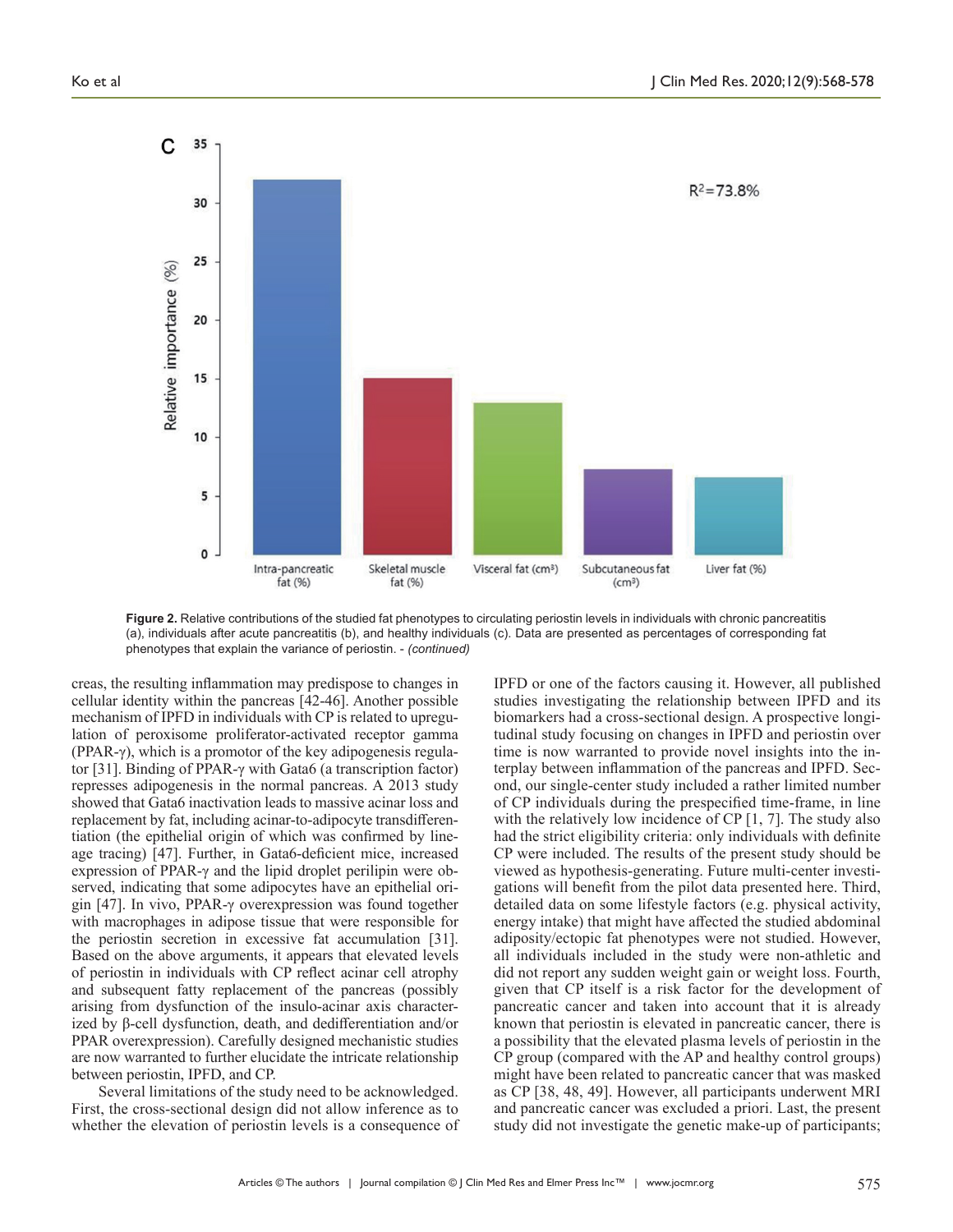therefore, inherent differences in abdominal adiposity/ectopic fat phenotypes cannot be ruled out [50]. Future studies are warranted to determine if the studied associations are affected by genetic variations.

In conclusion, IPFD was significantly associated with circulating levels of periostin in individuals with CP (but not the other study participants) and explained nearly one-third of the variation in plasma periostin levels. The interplay between periostin and IPFD could be harnessed with a view to secondary preventing of CP. In the future, molecular biomarkers such as periostin may enable the application of "precision medicine" by aiding in the selection of a suitable anti-fibrotic drug for each individual with CP.

# **Acknowledgments**

This study was part of the COSMOS program.

# **Financial Disclosure**

COSMOS is supported in part by the Royal Society of New Zealand (Rutherford Discovery Fellowship to M. S. Petrov), which played no role in the study design, collection, analysis, or interpretation of data, or writing of the manuscript.

# **Conflict of Interest**

None to declare.

# **Informed Consent**

It was given by all study participants.

# **Author Contributions**

MSP contributed to study concept and design; JK, CES, AEM, JC, and SHB were involved in patient recruitment; JK contributed to acquisition of data; JK and JC contributed to analysis and interpretation of data; JK and JC contributed to statistical analysis; JK drafted the manuscript; JC, CES, AEM, SHB, and MSP participated in critical revision of the manuscript; MSP supervised the study.

# **Data Availability**

Any inquiries regarding supporting data availability of this study should be directed to the corresponding author.

# **References**

1. Xiao AY, Tan ML, Wu LM, Asrani VM, Windsor JA,

Yadav D, Petrov MS. Global incidence and mortality of pancreatic diseases: a systematic review, meta-analysis, and meta-regression of population-based cohort studies. Lancet Gastroenterol Hepatol. 2016;1(1):45-55.

- 2. Lew D, Afghani E, Pandol S. Chronic pancreatitis: current status and challenges for prevention and treatment. Dig Dis Sci. 2017;62(7):1702-1712.
- 3. Rashid N, Sharma PP, Scott RD, Lin KJ, Toth PP. All-cause and acute pancreatitis health care costs in patients with severe hypertriglyceridemia. Pancreas. 2017;46(1):57-63.
- 4. Cho J, Scragg R, Pandol SJ, Goodarzi MO, Petrov MS. Antidiabetic medications and mortality risk in individuals with pancreatic cancer-related diabetes and postpancreatitis diabetes: a nationwide cohort study. Diabetes Care. 2019;42(9):1675-1683.
- 5. Cho J, Scragg R, Petrov MS. Risk of mortality and hospitalization after post-pancreatitis diabetes mellitus vs type 2 diabetes mellitus: a population-based matched cohort study. Am J Gastroenterol. 2019;114(5):804-812.
- 6. Petrov MS. Diabetes of the exocrine pancreas: American Diabetes Association-compliant lexicon. Pancreatology. 2017;17(4):523-526.
- 7. Petrov MS, Yadav D. Global epidemiology and holistic prevention of pancreatitis. Nat Rev Gastroenterol Hepatol. 2019;16(3):175-184.
- 8. Takeshita S, Kikuno R, Tezuka K, Amann E. Osteoblastspecific factor 2: cloning of a putative bone adhesion protein with homology with the insect protein fasciclin I. Biochem J. 1993;294(Pt 1):271-278.
- 9. Liu AY, Zheng H, Ouyang G. Periostin, a multifunctional matricellular protein in inflammatory and tumor microenvironments. Matrix Biol. 2014;37:150-156.
- 10. Izuhara K. Practical application of periostin as a biomarker for pathological conditions. Adv Exp Med Biol. 2019;1132:195-204.
- 11. Idolazzi L, Ridolo E, Fassio A, Gatti D, Montagni M, Caminati M, Martignago I, et al. Periostin: the bone and beyond. Eur J Intern Med. 2017;38:12-16.
- 12. Buchholz M, Kestler HA, Holzmann K, Ellenrieder V, Schneiderhan W, Siech M, Adler G, et al. Transcriptome analysis of human hepatic and pancreatic stellate cells: organ-specific variations of a common transcriptional phenotype. J Mol Med (Berl). 2005;83(10):795-805.
- 13. Dong D, Jia L, Zhang L, Ma N, Zhang A, Zhou Y, Ren L. Periostin and CA242 as potential diagnostic serum biomarkers complementing CA19.9 in detecting pancreatic cancer. Cancer Sci. 2018;109(9):2841-2851.
- 14. Liu Y, Li F, Gao F, Xing L, Qin P, Liang X, Zhang J, et al. Role of microenvironmental periostin in pancreatic cancer progression. Oncotarget. 2017;8(52):89552-89565.
- 15. Sadr-Azodi O, Oskarsson V, Discacciati A, Videhult P, Askling J, Ekbom A. Pancreatic cancer following acute pancreatitis: a population-based matched cohort study. Am J Gastroenterol. 2018;113(11):1711-1719.
- 16. Hausmann S, Regel I, Steiger K, Wagner N, Thorwirth M, Schlitter AM, Esposito I, et al. Loss of periostin results in impaired regeneration and pancreatic atrophy after cerulein-induced pancreatitis. Am J Pathol. 2016;186(1):24-31.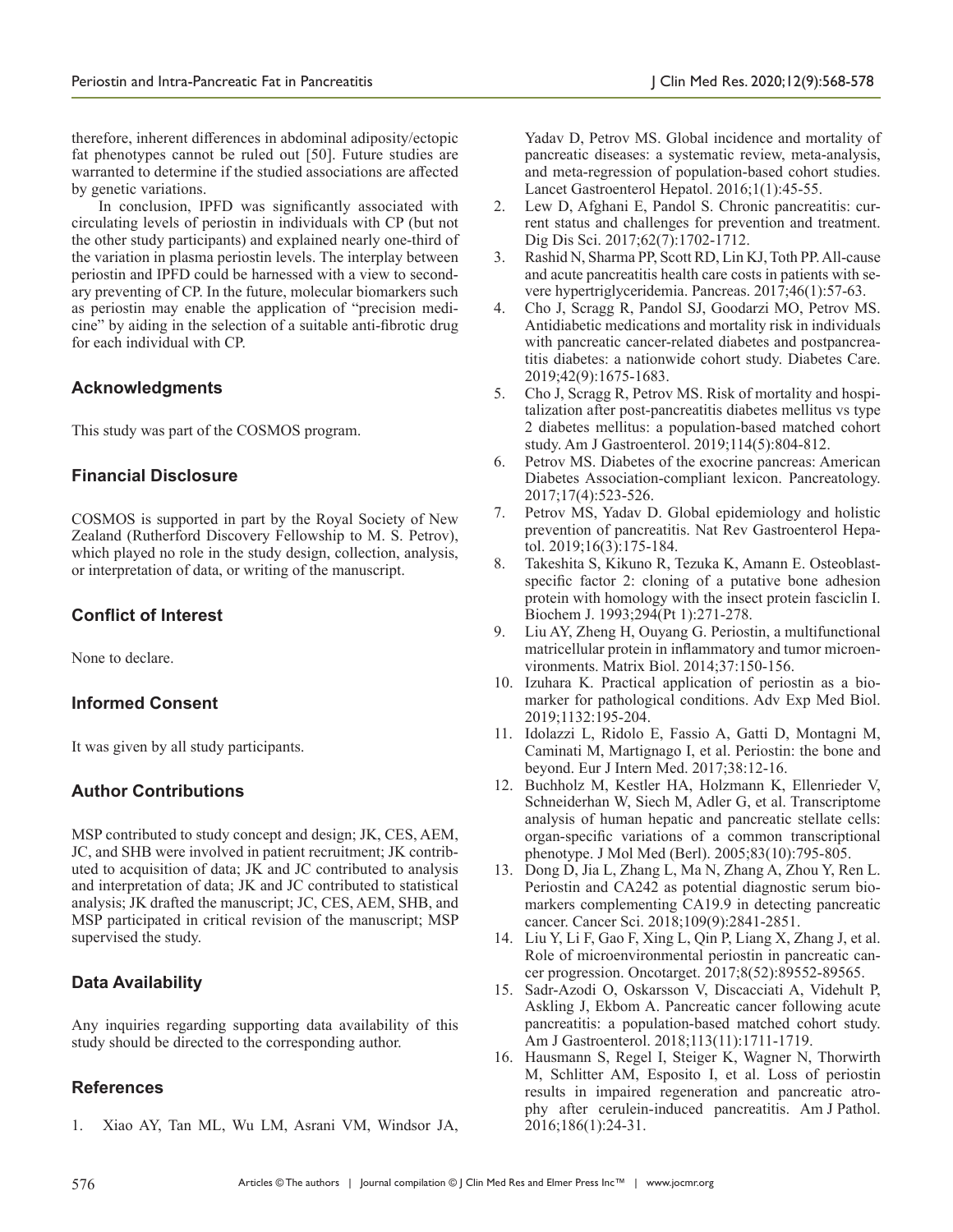- 17. Gossiel F, Scott JR, Paggiosi MA, Naylor KE, McCloskey EV, Peel NFA, Walsh JS, et al. Effect of teriparatide treatment on circulating periostin and its relationship to regulators of bone formation and BMD in postmenopausal women with osteoporosis. J Clin Endocrinol Metab. 2018;103(4):1302-1309.
- 18. Mantovani A, Sani E, Fassio A, Colecchia A, Viapiana O, Gatti D, Idolazzi L, et al. Association between non-alcoholic fatty liver disease and bone turnover biomarkers in post-menopausal women with type 2 diabetes. Diabetes Metab. 2019;45(4):347-355.
- 19. Singh RG, Nguyen NN, Cervantes A, Cho J, Petrov MS. Serum lipid profile as a biomarker of intra-pancreatic fat deposition: a nested cross-sectional study. Nutr Metab Cardiovasc Dis. 2019;29(9):956-964.
- 20. Singh RG, Cervantes A, Kim JU, Nguyen NN, DeSouza SV, Dokpuang D, Lu J, et al. Intrapancreatic fat deposition and visceral fat volume are associated with the presence of diabetes after acute pancreatitis. Am J Physiol Gastrointest Liver Physiol. 2019;316(6):G806-G815.
- 21. Singh RG, Nguyen NN, Cervantes A, Alarcon Ramos GC, Cho J, Petrov MS. Associations between intra-pancreatic fat deposition and circulating levels of cytokines. Cytokine. 2019;120:107-114.
- 22. Singh RG, Nguyen NN, Cervantes A, Kim JU, Stuart CE, Petrov MS. Circulating levels of lipocalin-2 are associated with fatty pancreas but not fatty liver. Peptides. 2019;119:170117.
- 23. Stuart CE, Ko J, Modesto AE, Alarcon Ramos GC, Bharmal SH, Cho J, Singh RG, et al. Implications of tobacco smoking and alcohol consumption on ectopic fat deposition in individuals after pancreatitis. Pancreas. 2020;49(7):924-934.
- 24. Modesto AE, Ko J, Stuart CE, Bharmal SH, Cho J, Petrov MS. Reduced skeletal muscle volume and increased skeletal muscle fat deposition characterize diabetes in individuals after pancreatitis: a magnetic resonance imaging study. Diseases. 2020;8(3).
- 25. Modesto AE, Stuart CE, Cho J, Ko J, Singh RG, Petrov MS. Psoas muscle size as a magnetic resonance imaging biomarker of progression of pancreatitis. Eur Radiol. 2020;30(5):2902-2911.
- 26. Cervantes A, Singh RG, Kim JU, DeSouza SV, Petrov MS. Relationship of anthropometric indices to abdominal body composition: a multi-ethnic New Zealand magnetic resonance imaging study. J Clin Med Res. 2019;11(6):435-446.
- 27. Stuart CE, Ko J, Alarcon Ramos GC, Modesto AE, Cho J, Petrov MS. Associations between cannabis use, abdominal fat phenotypes and insulin traits. J Clin Med Res. 2020;12(6):377-388.
- 28. Singh RG, Nguyen NN, DeSouza SV, Pendharkar SA, Petrov MS. Comprehensive analysis of body composition and insulin traits associated with intra-pancreatic fat deposition in healthy individuals and people with newonset prediabetes/diabetes after acute pancreatitis. Diabetes Obes Metab. 2019;21(2):417-423.
- 29. Gromping U. Relative importance for linear regression in R: the package relaimpo. Journal Stat Softw. 2006;17:1-

27.

- 30. Merle B, Garnero P. The multiple facets of periostin in bone metabolism. Osteoporos Int. 2012;23(4):1199-1212.
- 31. Nakazeki F, Nishiga M, Horie T, Nishi H, Nakashima Y, Baba O, Kuwabara Y, et al. Loss of periostin ameliorates adipose tissue inflammation and fibrosis in vivo. Sci Rep. 2018;8(1):8553.
- 32. Lu Y, Liu X, Jiao Y, Xiong X, Wang E, Wang X, Zhang Z, et al. Periostin promotes liver steatosis and hypertriglyceridemia through downregulation of PPARalpha. J Clin Invest. 2014;124(8):3501-3513.
- 33. Luo Y, Qu H, Wang H, Wei H, Wu J, Duan Y, Liu D, et al. Plasma periostin levels are increased in Chinese subjects with obesity and type 2 diabetes and are positively correlated with glucose and lipid parameters. Mediators Inflamm. 2016;2016:6423637.
- 34. Bolton K, Segal D, McMillan J, Sanigorski A, Collier G, Walder K. Identification of secreted proteins associated with obesity and type 2 diabetes in Psammomys obesus. Int J Obes (Lond). 2009;33(10):1153-1165.
- 35. Yang Z, Zhang H, Niu Y, Zhang W, Zhu L, Li X, Lu S, et al. Circulating periostin in relation to insulin resistance and nonalcoholic fatty liver disease among overweight and obese subjects. Sci Rep. 2016;6:37886.
- 36. Singh RG, Yoon HD, Poppitt SD, Plank LD, Petrov MS. Ectopic fat accumulation in the pancreas and its biomarkers: a systematic review and meta-analysis. Diabetes Metab Res Rev. 2017;33(8).
- 37. Singh RG, Yoon HD, Wu LM, Lu J, Plank LD, Petrov MS. Ectopic fat accumulation in the pancreas and its clinical relevance: a systematic review, meta-analysis, and meta-regression. Metabolism. 2017;69:1-13.
- 38. Petrov MS. Harnessing analytic morphomics for early detection of pancreatic cancer. Pancreas. 2018;47(9):1051- 1054.
- 39. Sreedhar UL, DeSouza SV, Park B, Petrov MS. A systematic review of intra-pancreatic fat deposition and pancreatic carcinogenesis. J Gastrointest Surg. 2019.
- 40. Sun J, Ni Q, Xie J, Xu M, Zhang J, Kuang J, Wang Y, et al. Beta cell dedifferentiation in T2D patients with adequate glucose control and non-diabetic chronic pancreatitis. J Clin Endocrinol Metab. 2019;104:83-94.
- 41. van Raalte DH, van der Zijl NJ, Diamant M. Pancreatic steatosis in humans: cause or marker of lipotoxicity? Curr Opin Clin Nutr Metab Care. 2010;13(4):478-485.
- 42. Sankaran SJ, Xiao AY, Wu LM, Windsor JA, Forsmark CE, Petrov MS. Frequency of progression from acute to chronic pancreatitis and risk factors: a meta-analysis. Gastroenterology. 2015;149(6):1490-1500 e1491.
- 43. DeSouza SV, Priya S, Cho J, Singh RG, Petrov MS. Pancreas shrinkage following recurrent acute pancreatitis: an MRI study. Eur Radiol. 2019;29(7):3746-3756.
- 44. Petrov MS. Panorama of mediators in postpancreatitis diabetes mellitus. Curr Opin Gastroenterol. 2020;36(9):443- 451.
- 45. Petrov MS. Metabolic trifecta after pancreatitis: exocrine pancreatic dysfunction, altered gut microbiota, and new-onset diabetes. Clin Transl Gastroenterol. 2019;10(10):e00086.